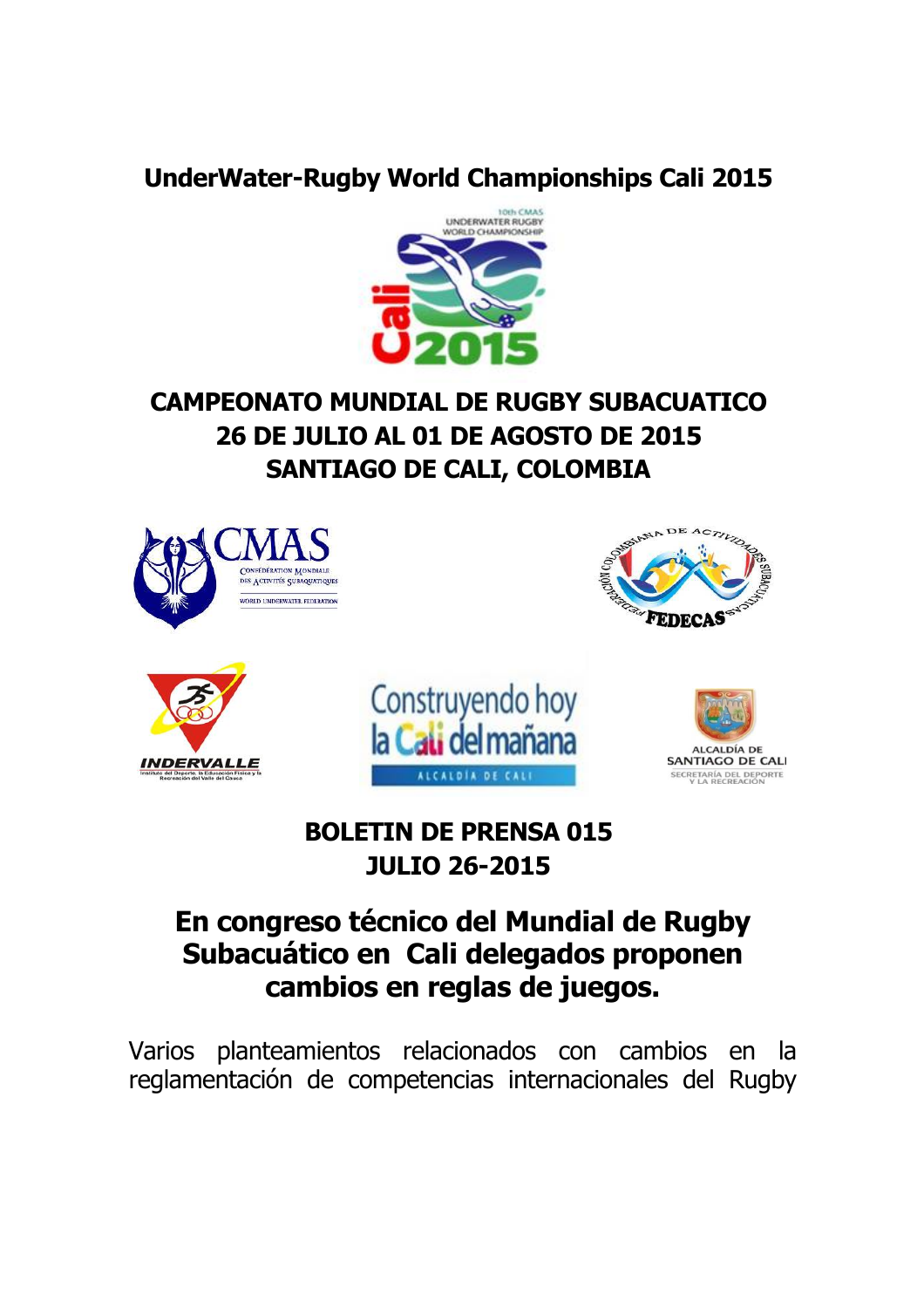subacuático se estudiaron en Cali, en el congreso técnico del mundial que inicia este lunes 27 de julio en Colombia.

Entre las propuestas analizadas por delegados y entrenadores en la reunión de este domingo 26 de julio está la ampliación de la piscina con medidas máximas de 22 mts. de longitud y no de 18 como está hoy.

Estas propuestas serán luego presentadas a la mesa de directores de la CMAS y de ser aprobadas se aplicarán en los próximos eventos internacionales.

En el congreso, dirigido por Rüdiger Huls, presidente de la Comisión Mundial de Rugby Subacuático de la CMAS y Tito de Morais, director general de juzgamiento, se aceptaron sin novedad las reglas para el presente mundial de Cali que inicia este lunes a partir de las ocho de la mañana con el juego entre Colombia y Australia.

#### **Programación para el lunes 27 de julio, primer día de competencias, horario de Colombia.**

8:00 AM Colombia vs Australia, Masculino 9:00 AM Suráfrica vs Venezuela, Masculino 10:00 AM Austria vs Estados Unidos, Masculino 11:00 AM España vs Canadá, Masculino 3:00 PM Colombia vs Finlandia, Femenino 4:00 PM Australia vs Venezuela, Femenino 5:00 PM Dinamarca vs Estados Unidos, Femenino 6:00 PM Noruega vs Alemania, Femenino 7:00 PM Alemania vs Suráfrica, Masculino 8:00 PM Suecia vs Austria, Masculino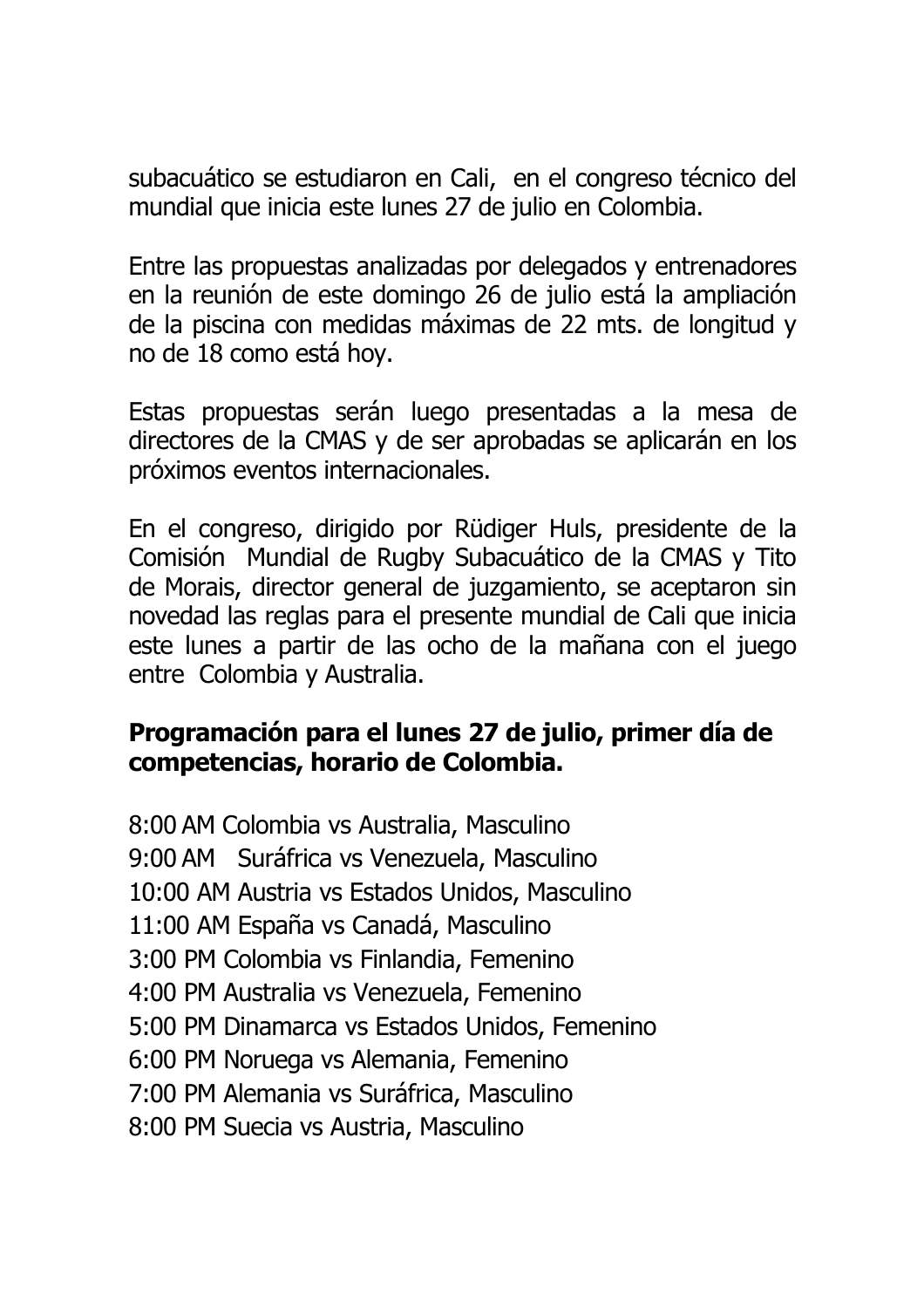#### **Delegations suggest game rules changes in technical meeeting at the World Underwater Rugby Championship held in Cali**

Several approaches, regarding variations on the rugby rules of international competition, where reviewed at the technical meeting for the World Championship that starts this Monday July 27 in Cali, Colombia.

Among the suggestions studied by the delegates and coaches, was the expansion of the maximum length allowed for a rugby pool, from 18 m to 22.

These new approaches will be presented before the CMAS board of the directors, who will decide whether to apply changes in the game regulations for future competitions.

At the congress lead by president of the World Underwater Rugby Commission Rüdiger Hüls and Manuel Tito de Morais, chief judge, all the rules presented before the federations were agreed upon. The World Championship will begin this Monday at eight o clock in the morning with the match between Colombia and Australia.

## **Schedule for Monday July 27, first day of competitions, Colombian time.**

8:00 AM Colombia vs Australia Male 9:00 AM South Africa vs Venezuela, Male